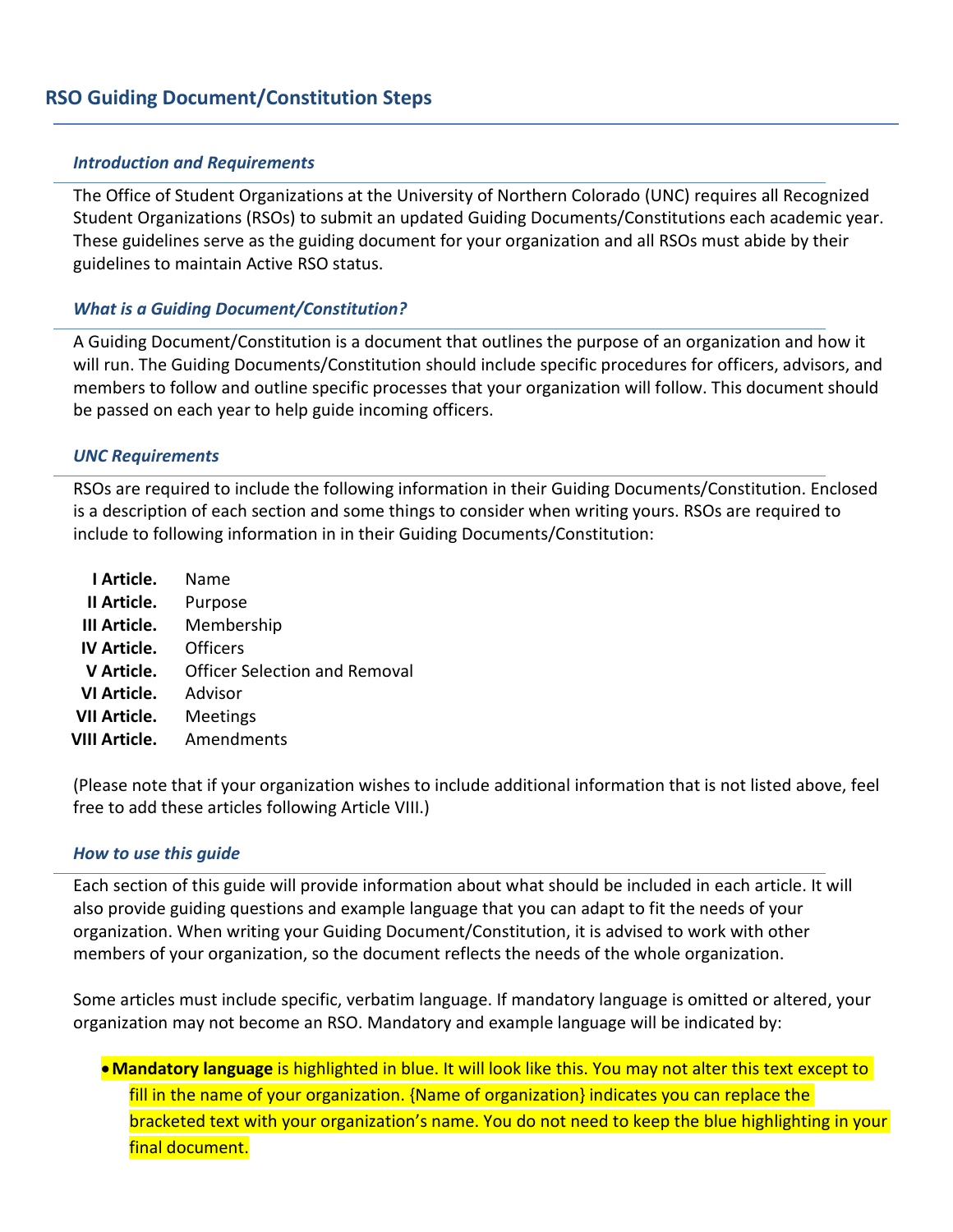*Example language is in italics and can be found under the "Example:" header. It will look like this. "You may adapt the example language to fit your organization, or you may write your own statement*

# *Article Descriptions*

# *ARTICLE I. NAME*

# **Purpose: This article will establish the name of your organization.**

In this article, you will put the exact title, and acronym if applicable, of your organization. If your organization has an acronym, you may use it from here on out in the rest of the articles. If you would like to use "UNC" or "University of Northern Colorado" in your name, consider putting it at the end. This way, when students are looking for your RSO, it will not be grouped in with other organizations that also start with the acronym "UNC."

Required Language: There is no required language for this article.

# *Example:*

*Article I. Name*

*The name of this organization will be the Scuba Diving Club of UNC (SDCUNC).*

# *ARTICLE II. PURPOSE*

**Purpose: This article explains why the organization exists and the types of activities it will engage in.** 

Anyone who reads this section should be able to understand what your organization does. The purpose should be made clear in this article. In some cases, this will be the guiding principles upon which your organization was founded. For others, it may be as simple as providing entertainment. If you have a multitude of reasons, outlining your purpose using bullet points may help make this section clear.

# Required Language:

{Name of organization} will abide by all University policies as well as local, state, and federal laws.

# *Example:*

*Article II. Purpose*

*The purpose of the Scuba Diving Club of UNC shall be to:*

- *Encourage student participation on campus.*
- *Provide opportunities for students to learn about scuba diving.*
- *Host events that are open to all UNC students to attend.*
- *Provide social opportunities for student and community members interested in Scuba Diving.*

*The Scuba Diving Club of UNC will abide by all University policies as well as local, state, and federal laws.*

# *ARTICLE III. MEMBERSHIP*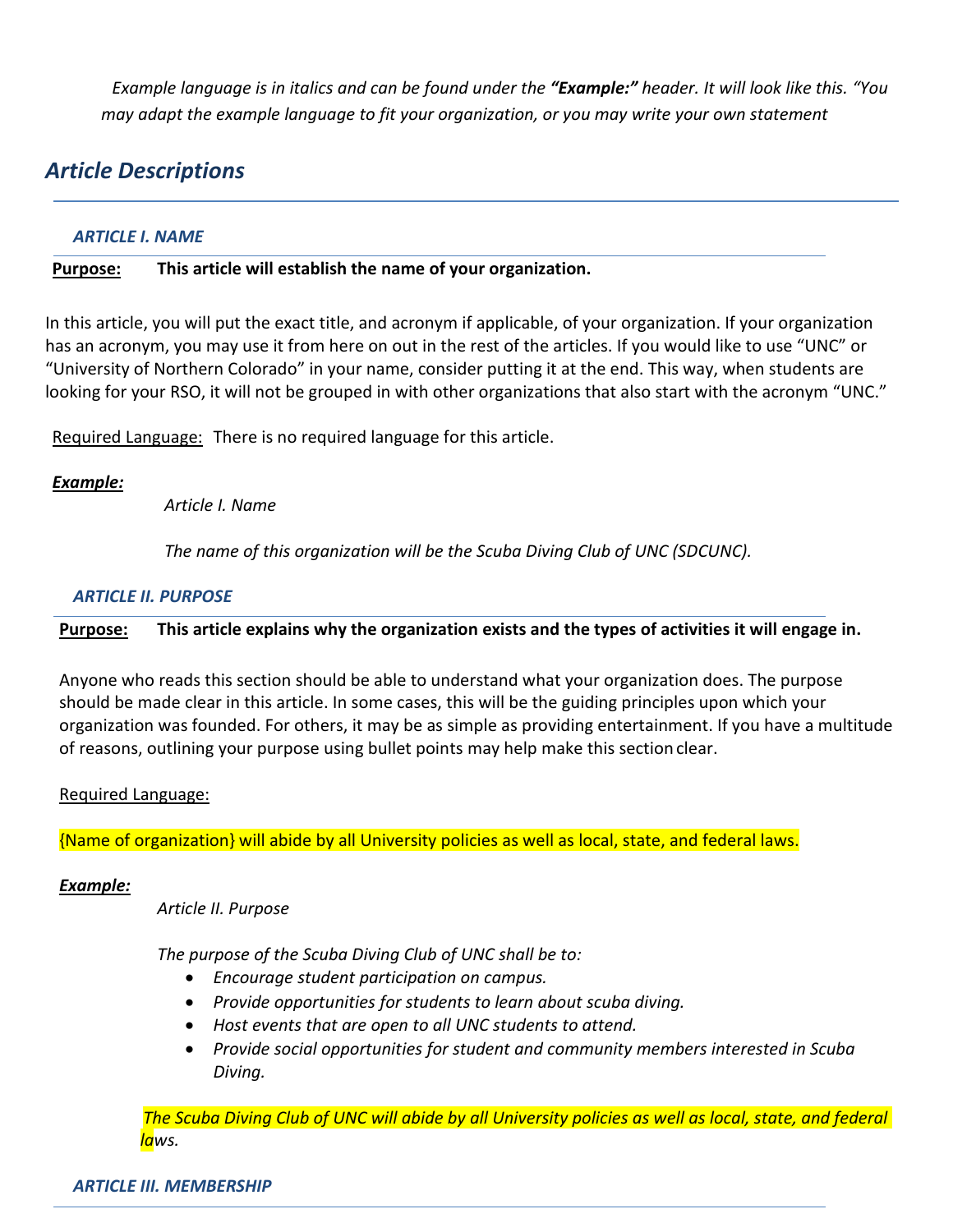# **Purpose: This section describes the requirements for membership in the organization. It explains the expectations of members as well as any criteria for remaining an active member.**

This is an opportunity to outline the requirements to become a member and stay in good standing with the organization. RSOs may not restrict membership on the basis of race, religion, gender, age, national origin, disability, sexual identity, gender expression, military service, or political affiliation.

(The only exceptions to this policy are single-gender organizations that meet "social fraternity" requirements as outlined in 20 U.S.C. § 1681(a)(6)(A); 34 C.F.R. § 106.14(a).)

# Membership Considerations:

- Are members required to attend a certain number of meetings to remain active?
- Are dues mandatory or optional?
- Who will be eligible to vote? Active members only or all members?
- How much of the organizations budget should come from dues? How much from fundraising?
- Can community members join? Non-student membership may not exceed 49% of total membership, however your organization can set a higher threshold if you wish.

# Membership Dues:

If your organization collects dues, this section should also describe the amount, collection schedule, and indicate what the monies will be used for.

# Required Language :

In accordance with the University's policy and established laws, {name of organization} will not limit membership and participation in organizational activities based on race, religion, gender, age, national origin, disability, sexual orientation, gender identity, gender expression, military service, or political affiliation.

Non-student membership will not exceed 49% of total membership and non-student members may not hold voting privileges or other formal decision-making authority.

# *Example:*

# *Article III. Membership*

*Membership in the Scuba Diving Club of UNC shall be open to all University of Northern Colorado Students. Non-students may join the organization, but nonstudent membership may not exceed 50% of total membership. Student members must attend one meeting per month to remain an active member in good standing. Inactive members will not have voting privileges.* 

*Dues shall be \$5.00 per semester and must be paid by the 30th day of the semester to remain in good standing. Dues are mandatory and shall be used to buy t-shirts and host an end of year banquet. Expenses paid for with member dues must be approved by a simple majority vote.* 

*In accordance with the University's policy and established laws, the Scuba Diving Club of UNC will not limit membership and participation in organizational activities based on race, religion,*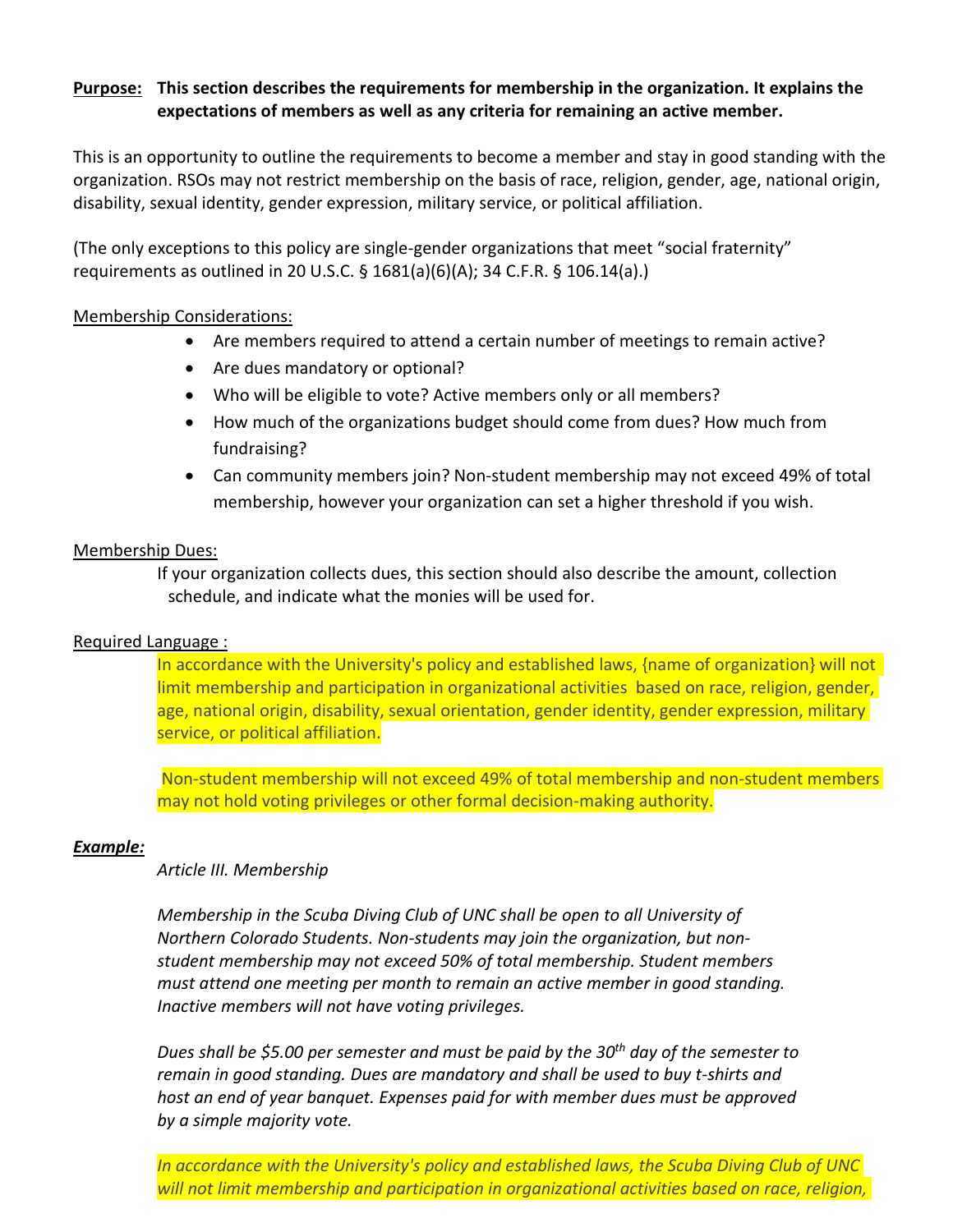*gender, age, national origin, disability, sexual orientation, gender identity, gender expression, military service, or political affiliation.* 

*Non-student membership will not exceed 49% of total membership and non-student members may not voting privileges or other formal decision-making authority.*

# *ARTICLE IV. OFFICER TITLES AND DUTIES*

**Purpose: This section describes the leadership roles of the organization. There should be a specific description of each officer title and their duties. You should not include the names of current officers, just a description of their role.** 

Use this section to list out specific requirements and duties for each leadership position. Your organization must have **at least three officers** to become an RSO. There is no maximum limit on how many officers your organization may have.

# Officer Titles and Duties Considerations:

- How many people are willing to serve in leadership roles? If your club only has ten members, it may be unrealistic to have seven officer positions.
- Is there a line of succession? If your president is absent from a meeting, who will fill in for them?
- Can any student member be an officer?
- Do members need to be in the club for a full semester or year before they can become an officer?
- What duties are essential to your organization?

# Required Language: Non-student members may not serve in officer roles.

# *Example:*

*Article IV. Officer Titles and Duties*

*Non-student members may not serve in officer roles. Officers must have been an active member in the Scuba Diving Club of UNC for one full academic year. The officer positions and duties of the Scuba Diving Club of UNC shall be as follows:*

*President: The President shall set the schedule for all regular club meetings. The duties of the President are to:*

- *Create an agenda for each meeting.*
- *Update Guiding Documents/Constitution and submit "Renewal" applications to OSO annually.*
- *Coordinate an end of year banquet.*
- *Attend all regularly scheduled meetings and events.*

*Vice President: The Vice President shall be responsible for marketing and outreach. The duties of the Vice President are to:*

- *Announce all regular club meetings and events on social media.*
- *Update the Guiding Documents/Constitution annually.*
- *Coordinate an end of year banquet.*
- *Attend all regularly scheduled meetings and events.*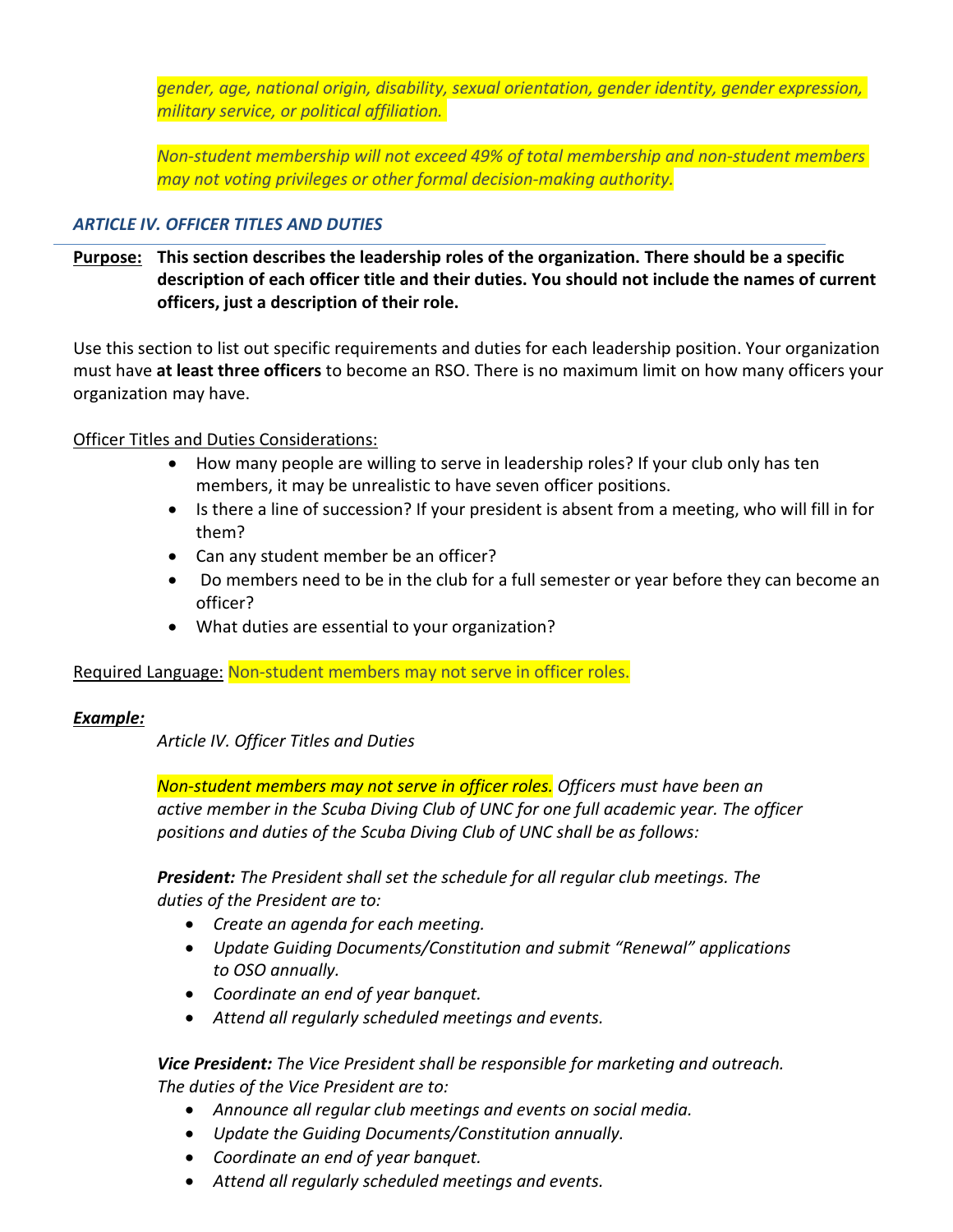*Treasurer: The Treasurer shall be responsible for managing the organization's finances. The duties of the Treasurer are to:*

- *Collect and account for all dues.*
- *Establish cash-handling procedures for all fundraisers.*
- *Maintain accurate accounting of all organization funds.*

# *ARTICLE IV. OFFICER SELECTION AND REMOVAL*

# **Purpose: In order to ensure as smooth a transition as possible between officers, it is essential for an organization to have a clear, equitable process for selecting and removing officers.**

The main feature of this article will be the officer selection procedures. When putting this together, you will want to focus on the timeline, duration of office, the percentage of votes a candidate must secure in order to be the victor, how nominations are made, how the vote will be held, and qualifications to hold office.

# Officer Selection and Removal Considerations:

- Will elections be online or in person? Will you use a simple majority or other criteria to determine who is selected?
- When will officers be selected and how? (Nominations?)
- Are there limits on how long an officer may serve?
- What happens if an officer steps down?
- Can officers be removed from their positions? IF so, what is the process for doing so?
- Required: There is no required language for this article.

# **Example:**

# *Article V. Officer Selection and Removal*

*Each officer will serve a one-year term. Officers may be reelected for up to three consecutive years. Officer candidates may submit their names to be included on ballots the first two weeks of each semester. Individuals may only hold one Officer position at a time. Elections will be held in person the third week of each semester. A candidate may win with a simple majority (51%) of votes. In the event that no candidate receives a majority of votes for any one position, then the Advisor will facilitate a run-off election between the top two candidates.*

*The Treasurer shall be selected during Fall semester and shall serve until the following Fall semester. The President and Vice President shall oversee Fall semester elections. The President and Vice President shall be selected during Spring semester and shall serve until the following Spring semester begins. The Treasurer shall oversee Spring semester elections.*

*Officers may, at any time, voluntarily vacate their position. In such instances, a special election will be held within one month of vacancy. The Advisor shall oversee special elections.*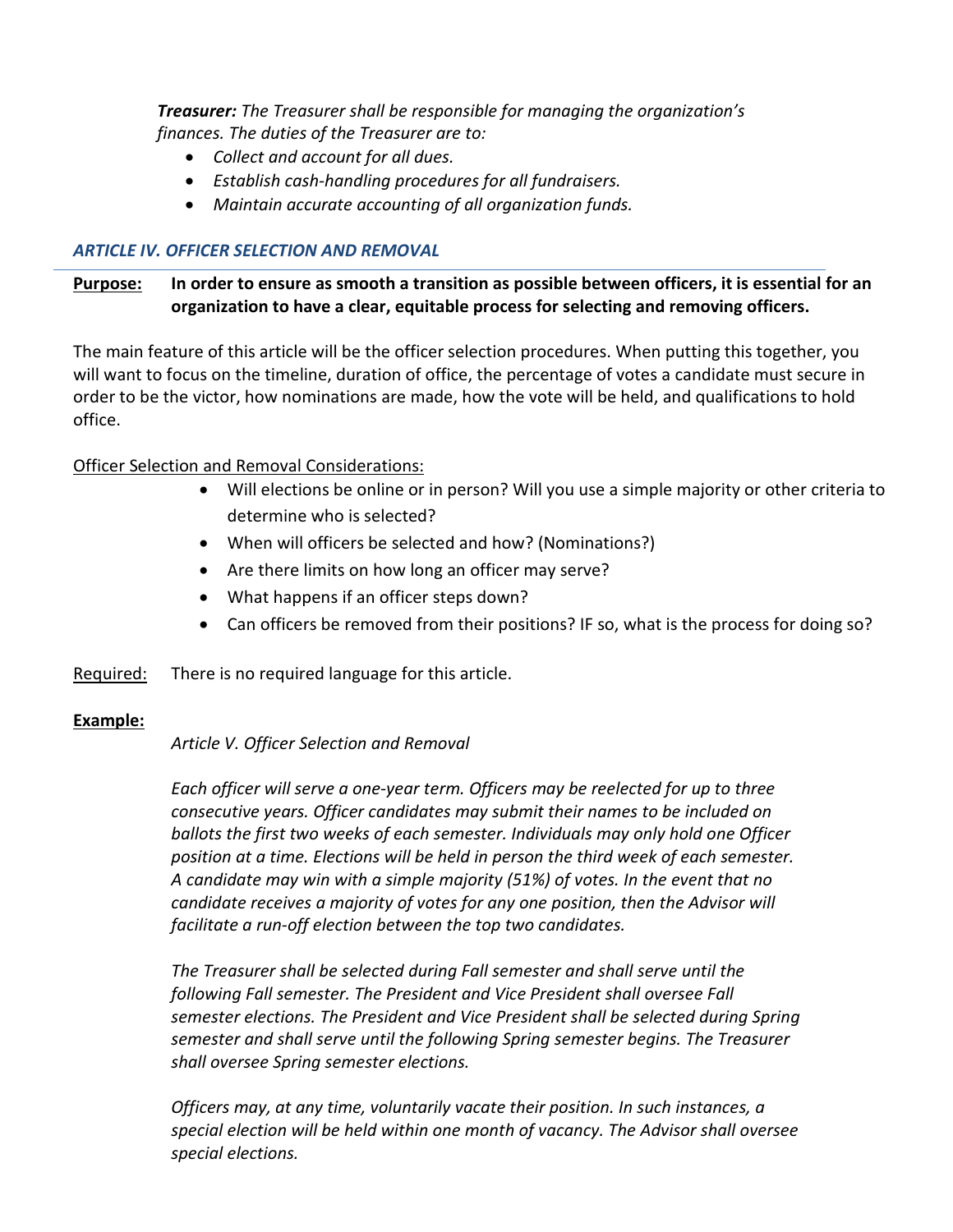# *ARTICLE VI. ADVISOR*

#### **Purpose: This section outlines the duties and selection process for the advisor.**

Be specific about what duties you expect your advisor to perform. Keep in mind that student organizations should be directed by student members and that the Advisor does not have voting or financial authority. Advisors must be employed by UNC at least part time as staff, faculty, or graduate assistants. Undergraduate student employees may not serve as advisors.

#### Advisor Considerations:

- How often do you want to meet with your Advisor?
- Should the Advisor come to every event and meeting? If not, which meetings and/or events should they attend?
- Does your advisor need to have any special skills?
- Can the student members remove an advisor? If so, how?

Required Language: There is no required language for this article.

# *Example:*

#### *Article VI. Advisor*

*The Advisor of the Scuba Diving Club of UNC will be selected by mutual agreement between current officers and the Advisor. The Advisor must be a full time UNC faculty or staff member who is interested in Scuba Diving. The Advisor may voluntarily step down at any time or may be removed by a 2/3 vote of all active members.* 

*In the event the Advisor position is vacated, the President and Vice President shall find another person willing to serve as the Advisor. The duties of the Advisor are to:*

- *Attend at least one club meeting each month.*
- *Perform grade checks for all student members at the end of each semester.*
- *Provide feedback and support for event planning.*
- *Inventory and store club equipment.*
- *Keep electronic copies of current club documents and pass documents on to new officers.*

#### *ARTICLE VII. MEETINGS*

# **Purpose: The section should state the frequency of meetings and, if there are different type of meetings, describe those types.**

In general terms, state when regular meetings of the organization shall be scheduled. Some organizations have both general member meetings and executive officer meetings.

# Meetings Considerations:

- How often does the organization need to meet?
- Do officers need to meet outside of regular meetings? How often?
- Who arranges the meetings?
- Can special meetings be called? Who has the authority to call a special meeting? How